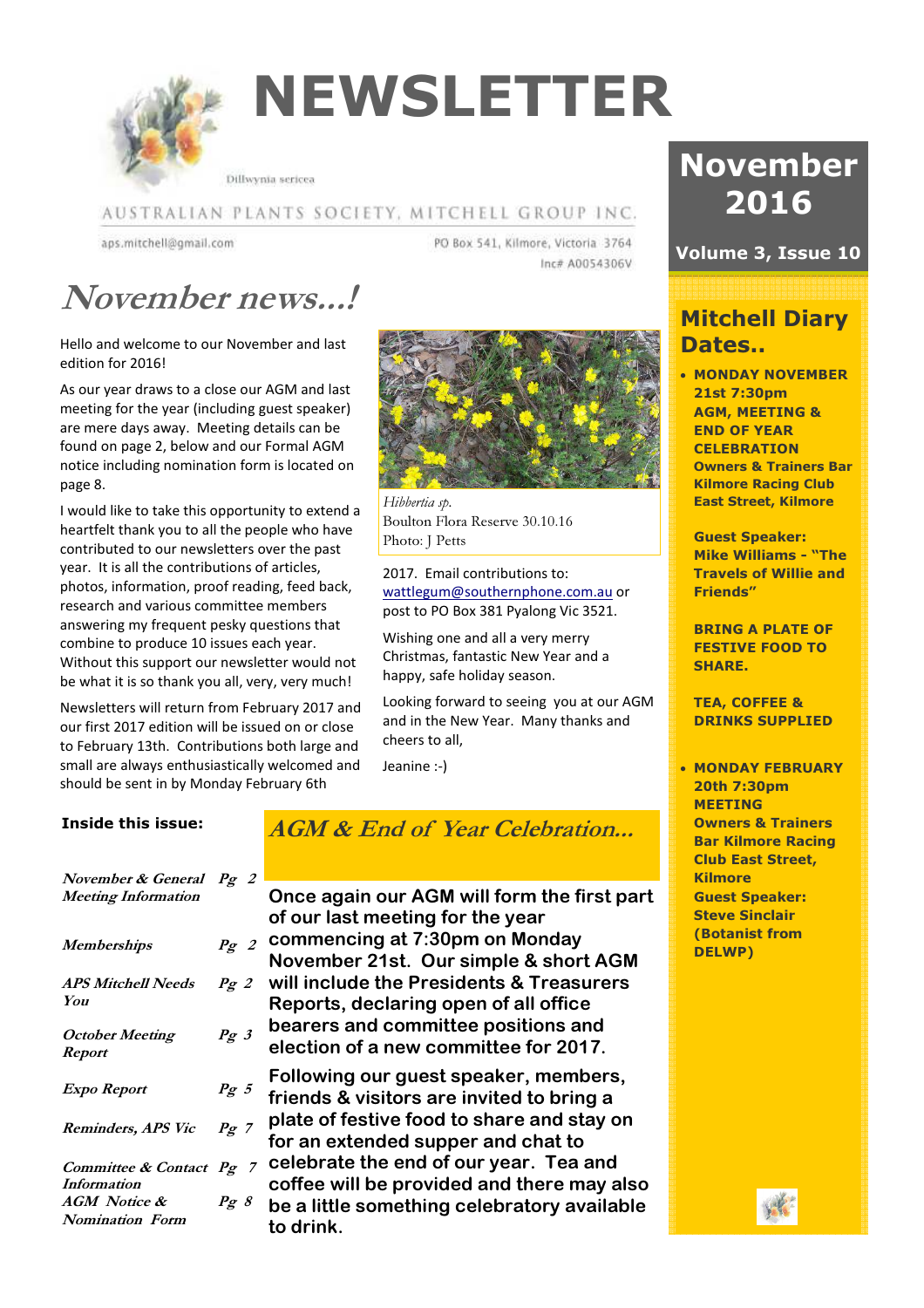## APS Mitchell Needs You...

#### By Jeanine Petts

For much of this last year APS Mitchell has been functioning with a reduced committee. In addition, both our current long serving Secretary and Treasurer have advised they will be standing down at this coming AGM and are definitely not nominating for further terms. One or two other long serving committee members have also indicated they are not likely to accept nominations for further terms as well.

If you have enjoyed being a member of our group, coming along to meetings, hearing guest speakers, our garden visits, other excursions, the Annual Spring Expo & Plant Sale and reading our newsletter please give some thought to coming behind the scenes and helping out. I can definitely recommend it, it certainly is a great way to meet likeminded people, make friends and enjoy excellent company while giving back a little to an interest group you enjoy.

The committee meets for only a couple of hours a month for 10 months of the year so it's not really a large commitment. If you'd like to give a few hours of your time each month to help keep the group running please consider nominating. Just fill out the nomination section in our AGM notice on page 8 and attend the AGM on Monday the 21st of November. If you are unable to attend and would still like to help out just email or telephone a committee member (see page 7 for contact details).

| <b>MEETINGS ARE HELD ON THE</b><br><b>3rd MONDAY OF THE MONTH</b>                                       | November Meeting & AGM: Monday the 21st 7:30 pm                                                                                                                                                                                                                            | <b>By Jeanine Petts</b>                  |  |  |  |
|---------------------------------------------------------------------------------------------------------|----------------------------------------------------------------------------------------------------------------------------------------------------------------------------------------------------------------------------------------------------------------------------|------------------------------------------|--|--|--|
| (February to November)<br>unless otherwise advised<br>Commencing 7:30 pm in the                         | This month we return indoors to the refurbished Owners & Trainers Bar for our last<br>meeting of the year.                                                                                                                                                                 |                                          |  |  |  |
| <b>Owners &amp; Trainers Bar</b><br><b>Kilmore Racing Club,</b><br><b>East Street, Kilmore Vic 3764</b> | It's "that" time of year again and our usual short and simple<br>AGM will be held at the commencement of our November<br>meeting. Immediately following the AGM Mike Williams                                                                                              |                                          |  |  |  |
| Entry \$2.00 Gold Coin<br><b>Guest Speaker</b>                                                          | returns for a reprise talk and will be sharing "The Travels of<br>Willie and Friends" with us.<br>Mike is a long time member of APS Vic, APS Yarra Yarra &                                                                                                                 |                                          |  |  |  |
| <b>Door Prizes</b>                                                                                      | Mitchell district groups and was also instrumental in the<br>founding of APS Mitchell. Mike enjoys regularly taking field<br>trips, often with other APS group members and has a wealth                                                                                    |                                          |  |  |  |
| <b>Plant Sales</b><br><b>Fertilizer Sales</b><br><b>(APS Mitchell Slow Release</b>                      | of knowledge on native plants to share. The tales of his<br>travels are sure to be both informative and entertaining so do<br>come along and join us.                                                                                                                      | Stackhousia monogyna -<br>Creamy Candles |  |  |  |
| fertiliser \$5.00 per 500g)<br>Use of the APS Mitchell free                                             | A number of members will also be dining at Trackside prior to<br>our meeting. If you would like to make a full night of it, enjoy                                                                                                                                          | <b>Boulton Flora Reserve</b><br>30/10/16 |  |  |  |
| <b>Library (See Barbara)</b>                                                                            | Photo: Jeanine Petts<br>dinner out before the meeting and leave the washing up to<br>someone else feel free to meet at the Trackside Bistro by 6:30 pm.                                                                                                                    |                                          |  |  |  |
| <b>Supper &amp; Chat</b><br><b>VISITORS VERY WELCOME</b>                                                | RSVP to Ian Julian: Ph: 0438 270 248 or Email: ianjulian@bigpond.com                                                                                                                                                                                                       |                                          |  |  |  |
| <b>Members &amp; Visitors are</b>                                                                       | Memberships                                                                                                                                                                                                                                                                |                                          |  |  |  |
| encouraged to bring along<br>exhibits for our Flower<br><b>Specimen Table</b>                           | For membership enquiries, information and forms and please contact Bill Barker Ph: 5783<br>3838 or Email: bee.barker@bigpond.com<br>Alternatively, membership information and forms can be found at the APS Mitchell website:<br>http://www.apsmitchell.org.au/membership/ |                                          |  |  |  |
| Please label plants                                                                                     |                                                                                                                                                                                                                                                                            |                                          |  |  |  |

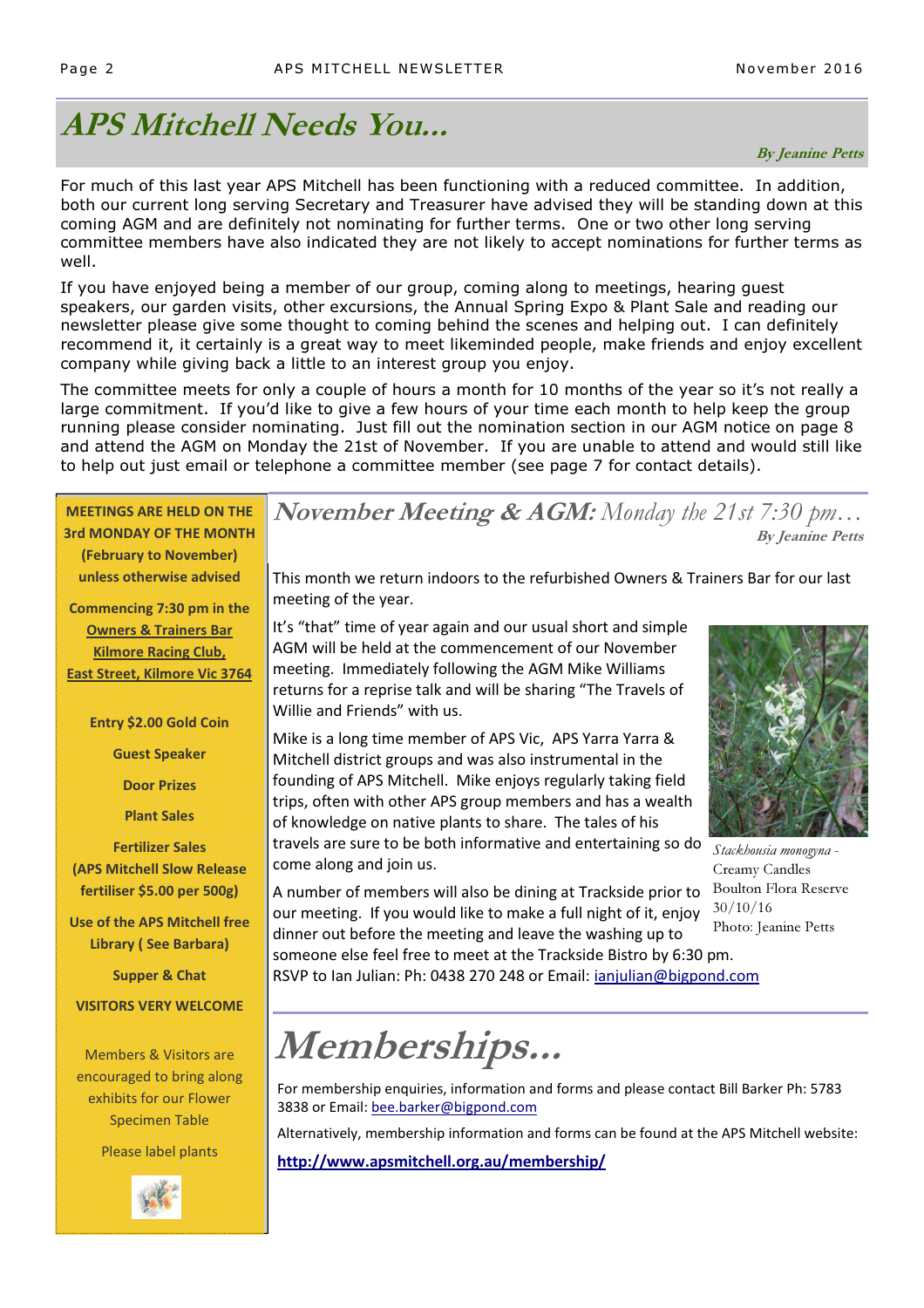### October Meeting Report... Wildflower Walk at Tallarook By Jeanine Petts

Sunday October 30<sup>th</sup> started out with a little early rain but by the time APS Mitchell members met at the Tallarook Cricket Pavilion the skies had cleared and the day was shaping up to be pleasantly warm. The Boulton Flora Reserve is a small reserve also known as Tallarook Wildflower Sanctuary Flora Reserve and is tucked away behind the Tallarook Recreation Reserve with the Hume Freeway bordering one side and houses of Tallarook township on another.

By 11am 8 members had arrived for the walk: Barbara, Chris, Dianne, Ian, Noel, Paul, Victoria & I. After waiting an extra 15 minutes or so (in case of late arrivals) Ian led us to the rear of the cricket pavilion, past the small turning circle parking area and up the gentle slope into the flora reserve.

Although the reserve is fenced off access is a simple matter of walking a short distance up slope from the small rear parking area and stepping through the fence. The main parking area to the front of the cricket pavilion had already provided a sample of wildflowers with Chocolate lilies Arthropodium strictum and Milkmaids Burchardia umbellata easily spotted from near our cars. The short walk to the reserve fence line also revealed Cut-leaf Goodenia Goodenia pinnatifida, Sticky Everlasting Xerochrysum viscosum, Sundews Drosera and the Thrift-leaved (Grass) Triggerplant Stylidium armeria.

Ian had brought along and made available a number of copies of the leaflet Wildflowers of the Foothills and Mountains of Northeastern Victoria, these proved a very handy, easy to carry and use guide for identification. Our group happily wandered, slowly drifting around, chatting and flower spotting with some of us taking photos until we found our way to the top of the rise. Along the way we spotted



Arthropodium strictum Chocolate lily Photo: Jeanine Petts



Burchardia umbellata Milkmaids Photo: Jeanine Petts

Google Maps image & Satellite view of Boulton Flora Reserve AKA Tallarook Wildflower Sanctuary:







Goodenia pinnatifida Cut-leaf Goodenia Photo: Jeanine Petts



Xerochrysum viscosum Sticky Everlasting Photo: Jeanine Petts



Step through the fence to enter reserve. Photo: Jeanine Petts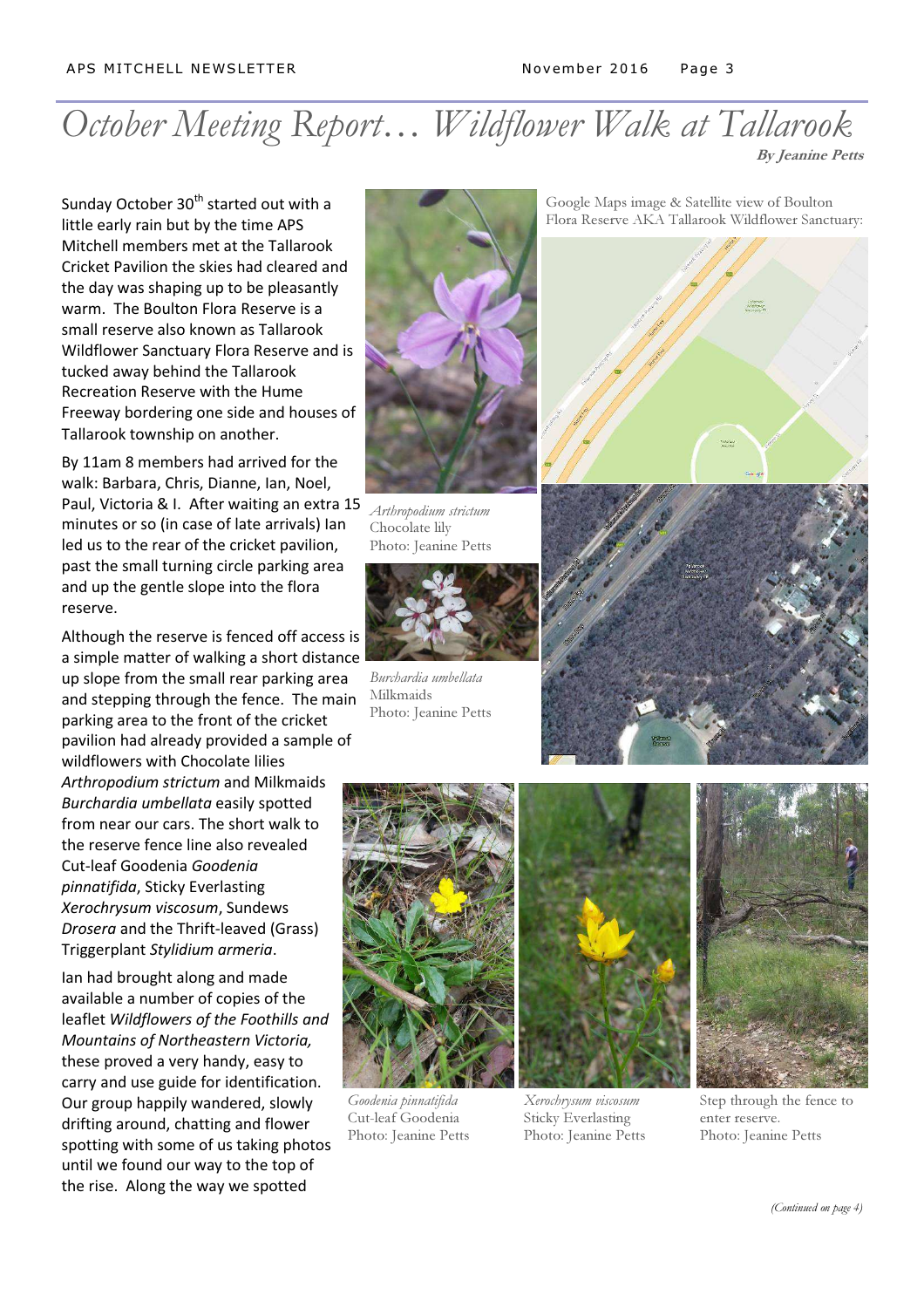## October Meeting Report continued...

(Continued from page 3)

Grey Parrot-pea Dillwynia cinerescens, Grey Everlasting Ozothamnus obcordatus and either Leopard or Tiger Orchids Diuris sulphurea. There were also plenty of Sun-orchids Thelymitra sp., to be seen as well including a few Salmon Sun-orchids Thelymitra rubra just budding up too. There were more beautiful drifts of Arthropodium strictum and in places these were interspersed with Wahlenbergia, more Sun Orchids, Billy-buttons possibly Craspedia variabilis and Clustered Everlastings Chrysosephalum semipapposum.

Further species found were Wattle Matt Rush Lomandra filiformis, Button Everlastings either Helichrysum scorpioides or Coronidium scorpioides, Stinking Pennywort Hydrocotyle laxiflora, Twining Fringe Lily Thysanotus patersonii, Hibbertia sp., Common Rice Flower Pimelea humilis, Creamy Candles Stackhousia monogyna and Yam Daisy Microseris lanceolata. It turned out we were a little early for the Blue Pincushions Brunonia australis but with the amount of buds popping up it was set to be a mass display in only a week or so. Another beautiful plant only in evidence by its buds was the Blue Finger-flower Cheiranthera cyanea.

While walking, Ian had been hearing Choughs calling and at the top of the rise we were lucky enough to spot a newly feathered fledgling. As we concluded our walk and returned to the cricket pavilion we also noted a small but eye catching stand of Fringe Myrtle Calytrix tetragona.



Dillwynia cinerescens Grey Parrot-pea Photo: Jeanine Petts



Lomandra filiformis Wattle Matt Rush Photo: Jeanine Petts



Hydrocotyle laxiflora Stinking Pennywort Photo: Jeanine Petts



Thelymitra sp.

Grey Everlasting Photo: Jeanine Petts

Wahlenbergia sp. Bluebell Photo: Jeanine Petts





Diuris sp. sulphurea? Tiger Orchid? Photo: Jeanine Petts



Button Everlasting Photo: Jeanine Petts

![](_page_3_Picture_20.jpeg)

Thysanotus patersonii Twining Fringe lily Photo: Jeanine Petts

Fledgling Chough Photo: Jeanine Petts

Those of us who were able to stay on to lunch together found a shaded table toward the rear of the pavilion. Ian brought out the tea and coffee then a leisurely, conversation filled lunch was enjoyed by all which was nicely rounded out with shared chocolate (thank you Noel) and other yummy treats (thank you Chris).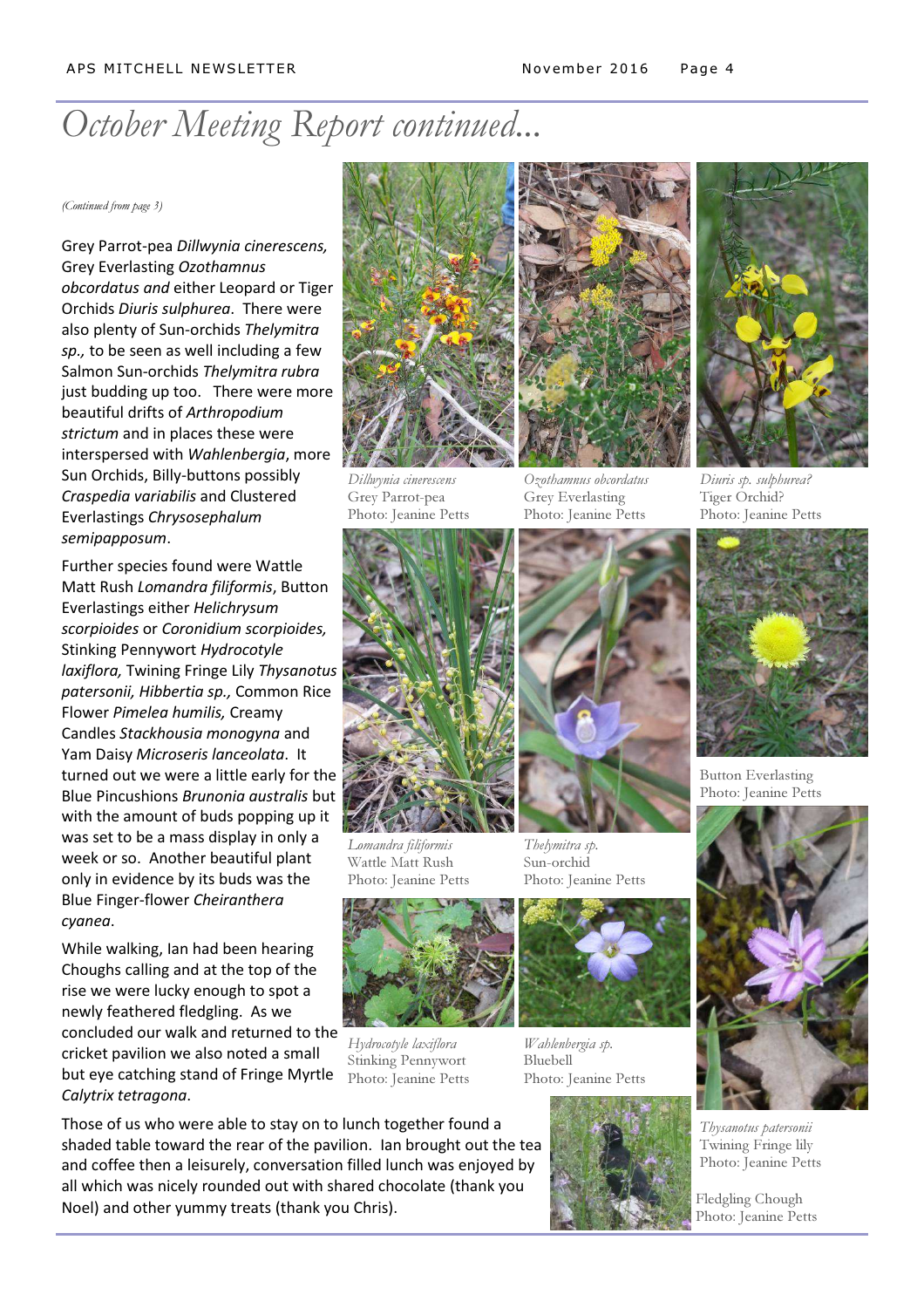## APS Mitchell Expo 2016 Report …

By Ian Julian

![](_page_4_Picture_4.jpeg)

Expo 2016 Photo: Ian Julian

Although visitor numbers were down and with all that seemed to go wrong for Expo 2016, the group can still consider it a success. With OPSM Whittlesea our only sponsor and losing some of our exhibitor suppliers we still managed an impressive display with feedback from attendees being very positive.

APS Mitchell extends a very large thank you to APS Yarra Yarra & Mike

Williams, whom without we would not have our Expo. I would also like to thank all the members who helped with the set-up and pack-up, we have had a much greater member input this year we should embrace this to grow the Expo 2017. Even with low visitor numbers plant and book sales were strong. We also thank the Kilmore Art Society and Janet Hand from BirdLife Australia for their participation.

The raffle prize winners were: 1st prize - The standard Grevillea provided by Brian and Lorraine Weir went to Cath Burke of Kilmore and 2<sup>nd</sup> Prize - The OPSM Hamper went to H Miles of Kilmore.

If you are having trouble reading this ring OPSM on 9716 3268 or book online for an appointment.

We will review the Expo and planning for 2017 starts now, the committee would like feedback and contributions of ideas from all our members.

I would like to thank the stall holders for their support and hope to see you again in 2017. Just briefly running through the stall holders that attended:

For the sixth consecutive year Ironstone Park Nursery- Thanks Pete & Joan.

Mike Cincotta from La Trobe Indigenous Nursery once again proved how popular tube stocks are with the public. Mike had an excellent range of plants and cheers mate.

John Forrester, spectacular Anigozanthos that were so healthy they were literally hopping out the door. Quality plants bring people back and back, thanks John.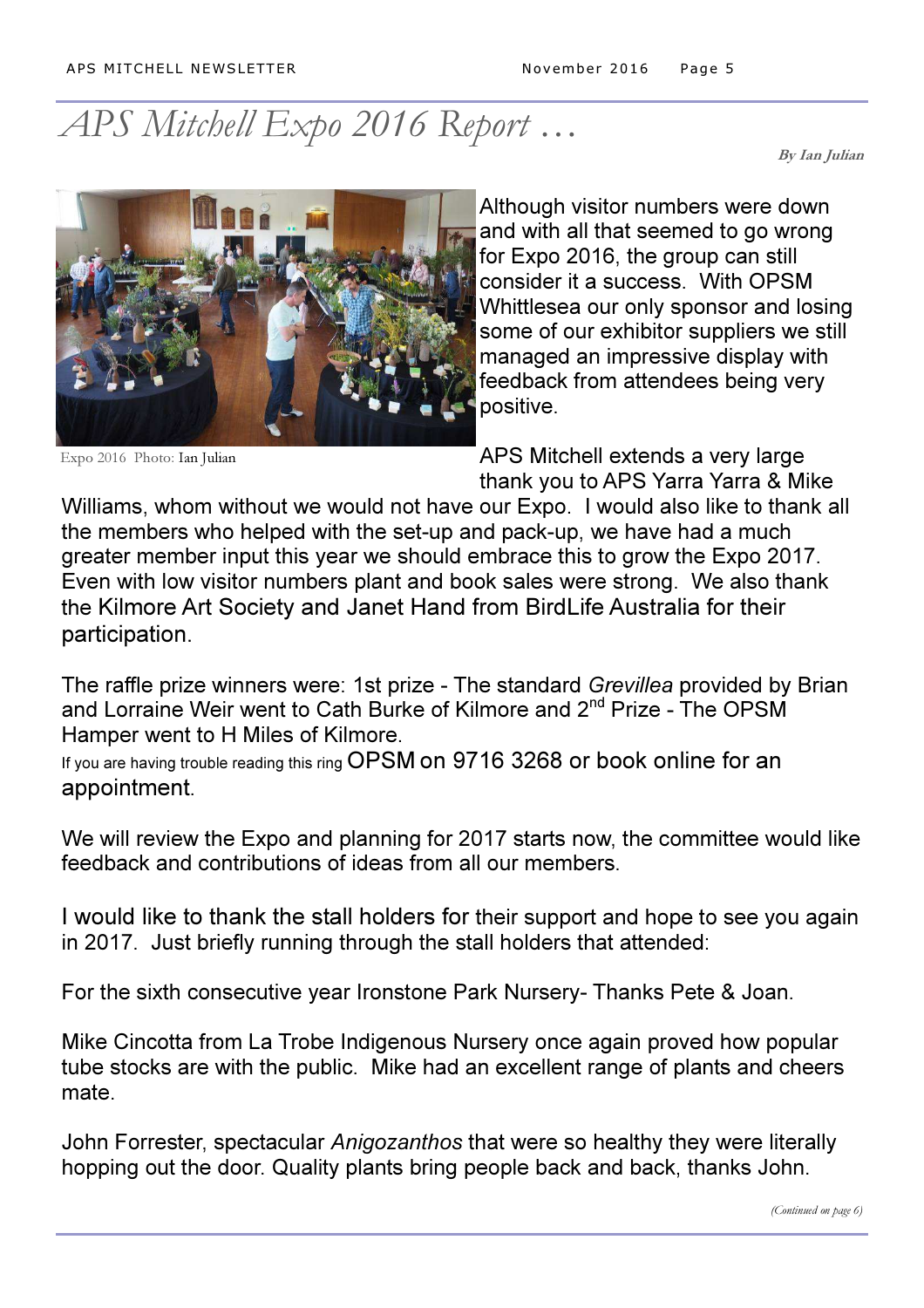## APS Mitchell Expo 2016 Report continued…

By Ian Julian

(Continued from page 5)

APS Mitchell were supported by Steve & Deb Fowles who gave us 240 assorted plants on consignment.

Brian and Lorraine Weir with their standard Grevilleas and the donation of the raffle prize, a special thank you from APS Mitchell.

Eremophilas were sold at the Expo for the second time this year and who better to do it than one of Australia's best Eremophila guru's Russell Wait. Russell is coauthor of Australia's Eremophilas: Changing Gardens for a Changing Climate, he can back up his sales with expert advice which I hope you were able to take advantage of.

For the first time Phillip Vaughan from Vaughan's Australian Plants with their impressive display and quality of plants certainly a boost to the Expo and we look forward to seeing you next year.

Kilmore Art Society were well represented with Maureen Runge and other local artists exhibiting their works and Janet Hand had her bird calls echoing through the hall which sounded great.

APS books were again very popular with thirty four books being sold, a worthwhile presence at the Expo

![](_page_5_Picture_11.jpeg)

A very big thank you is extended to all the committee members who gave so much of their time during the year to organize the APS Mitchell annual Expo. Also thank you to all the members who assisted with the set up on the Friday and at the Expo on the Saturday especially with the cleanup.

Hope I haven't missed thanking anyone, if I have, sorry.

Expo 2016 Photo: Ian Julian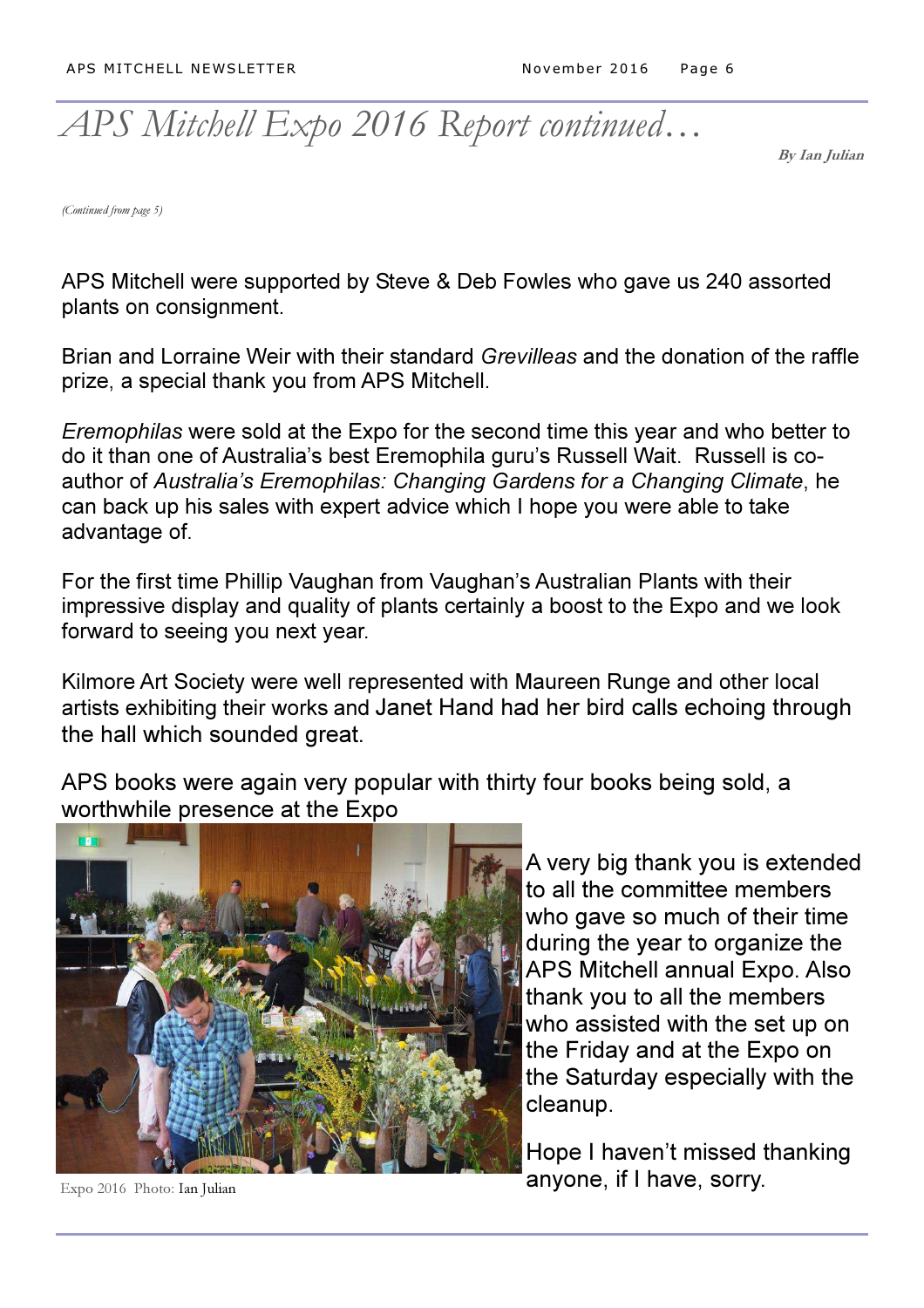## Reminders, A P S Victoria Diary Dates & Other Events

#### Thank you

• For the various contributions of articles, answering pesky questions, event information, photo's, feedback, proofreading, researching & providing other information as needed and general support...

A BIG THANK YOU TO: Ian Julian, Maureen Runge.

#### A P S VIC DIARY DATES…

November 20 2016 - APS Maroondah 50th anniversary lunch. Karralyka Centre, Ringwood. Cost \$25 per person. Contact: apsmaroondah@gmail.com

or ring Sue on (03) 9872 3583.

June 11-22 2017 - ANPSA 12- Day Natural History Kimberly Camping Tour

January 12-20 2018 - ANPSA 2018 Conference, Hobart. Preand post- conference tours to King Island and Tasmanian Alpine areas.

Ph: 03 5383 6200 Email: royce@wartookgardens.com.au

#### OTHER EVENTS...

November 19 & 20 2016 - Garden Designfest 2016. Full details at Open 10am - 5pm

November 24 - 26 2016 - A Three-day Symposium on Kangaroo Paws, Bloodroots, Cottonheads & more. Full program & registration form available at

www.rbg.vic.gov.au/support/ support-groups/friends-ofrbg/cranbourne/activities or contact Roger Elliot for further information Ph 8774 2483 or email: rgelliot@optusnet.com.au

November 26 & 27 2016 - Open Gardens Victoria:

Loretta Child's Garden, Big Hill, 889 Skyline Rd, Christmas Hills. Set on 5 hectares of bush this garden comprises mostly native and indigenous plants. The garden consists of a number of garden rooms, each unique in outlook and plant palette. Spaces are linked by hard-landscaping features and water features or sculptures. Spectacular views to the Yarra Ranges. Open 10am - 4:30pm. For full and up to date details of Open Gardens Victoria visit www.opengardensvictoria.o rg.au

 $\sqrt{2}$ 

## Committee & Contact Information Saving Scented

| <b>AUSTRALIAN PLANTS SOCIETY, MITCHELL GROUP INC.</b> |               |
|-------------------------------------------------------|---------------|
| PO Box 541, Kilmore, Victoria, 3764                   | No. A0054306V |
| Email: $aps.mitchell@gmail.com$                       |               |
| Website: www.apsmitchell.org.au                       |               |

| Committee Members                                                      |                                 |              |  |
|------------------------------------------------------------------------|---------------------------------|--------------|--|
| President:                                                             | lan Julian                      | 0438 270 248 |  |
| Vice President:                                                        | Barbara Mau                     | 5781 0984    |  |
| Secretary:                                                             | Maureen Runge                   |              |  |
| Treasurer/Memberships:                                                 |                                 |              |  |
|                                                                        | <b>Bill Barker</b>              | 5783 3838    |  |
| Committee: Janis Baker, Leanne Egan, Dawn McCormack,<br>Jeanine Petts. |                                 |              |  |
| Group Librarian: Barbara Mau                                           |                                 |              |  |
| Plant Sales:                                                           | Brian & Lorraine Weir 5783 2912 |              |  |
| Newsletter Editor: Jeanine Petts                                       |                                 | 5785 1434    |  |

Orchids...

The Australasian Native Orchid Society Victorian Group Inc has launched 'Saving Scented Orchids' Pozible Campaign and already received pledges totaling 34% of our \$13,900 goal. And six new members and encouraging messages of support through our campaign website.

Saving Scented Orchids campaign is raising funds to return the sweet scented endangered orchids Sunshine Diuris, or Fragrant Doubletail (Diuris fragrantissima), and Small Golden Moths (Diuris basaltica) to Melbourne's western grasslands. This project will improve grassland habitat condition through weed control, provide pollinator food by planting grassland herbs, and grow more grassland orchids to return to the wild. Double the money! Every \$1 donated will be matched by the Victorian government if we reach our target by 23 November 2016.

Read about us at http://anosvic.org.au/savingscentedorchids and stay in touch via Facebook and Twitter. Please share our Saving Scented Orchids project via your networks and newsletters, and on facebook and twitter.

Newsletter contributions: Contributions should be sent to Jeanine Petts Email: wattlegum@southernphone.com.au

Post: PO Box 381, Pyalong Vic 3521

For inclusion in the next Newsletter please forward contributions prior to the first Monday of each month.